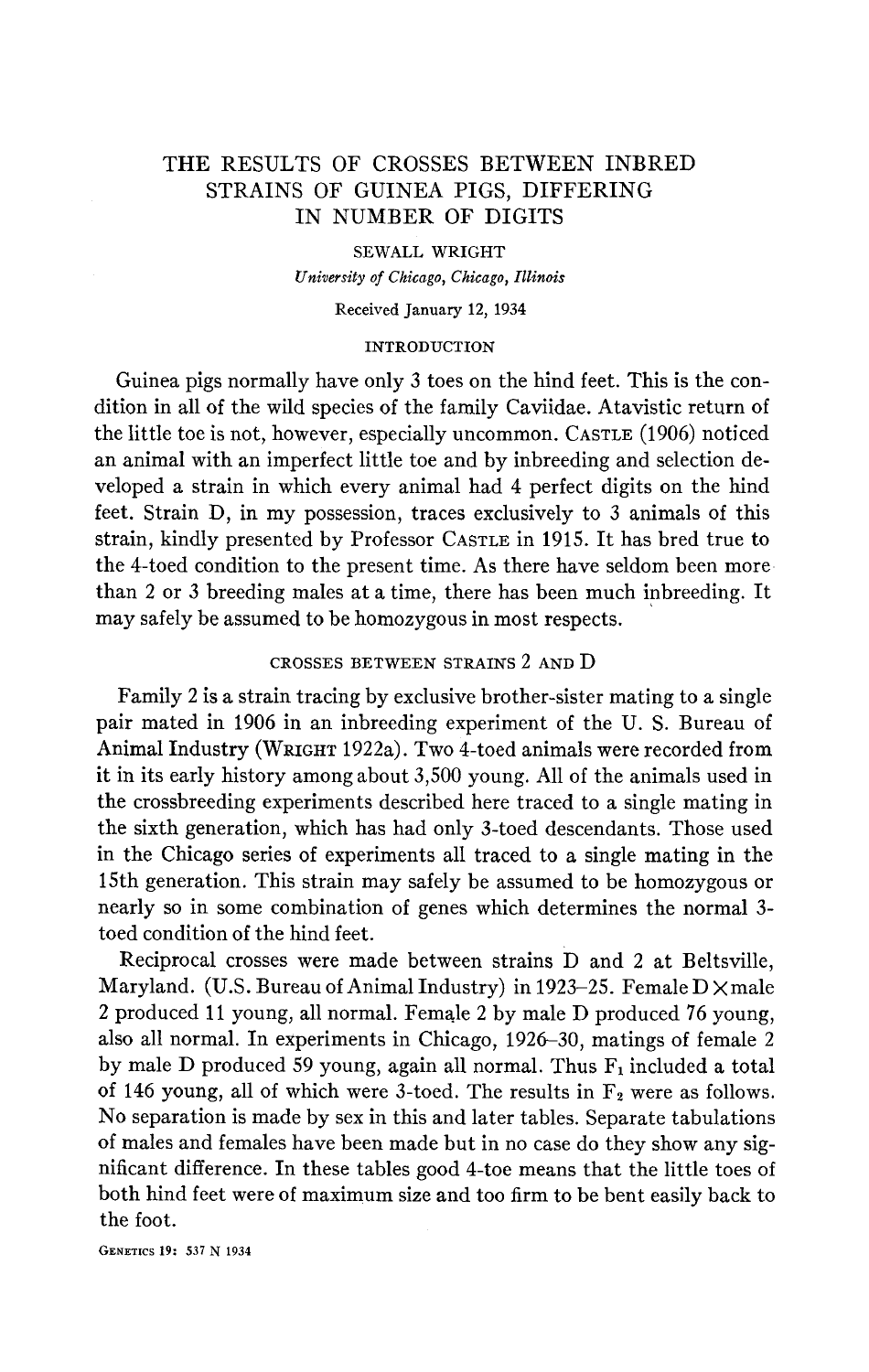|                   |          |                      | PERCENTAGE |              |
|-------------------|----------|----------------------|------------|--------------|
| $F_2(2\times D)$  | $3-$ топ | $po$ or $4$ - $ro$ e | GOOD 4-TOE | TOTAL NUMBER |
| <b>Beltsville</b> | 81.6     | 9.2                  | 9.2        | 207          |
| Chicago           | 73.1     | 23.1                 | 3.8        | 26           |
| Total             | 80.7     | 10.7                 | 8.6        | 233          |

**TABLE 1**  *Results* **of** *Fa from Wings of the pure 3-toed stock 2 with the pure +toed stock D.* 

If all polydactyls be combined the proportion, 19.3 percent, differs from 25 percent by only **2.0** times the standard error, an amount which is hardly significant. The first suggestion from the results in  $\mathbf{F}_1$  and  $\mathbf{F}_2$  is thus that polydactyly depends on one major recessive factor, supplemented by modifiers necessary for perfect development of the little toe and occasionally, perhaps, for expression of the digit at all.

The results of backcrosses of  $F_1$  females to males of the pure 4-toed stock D, appear to confirm this interpretation.

**TABLE 2**  *Results of backcross, female 3-toe from* (2X *D) with males of pure-toed stock D. Young 314 blood D.* 

|                       | <b>FEMALE</b>        |                          |              | <b>PERCENTAGE</b> |              |              |
|-----------------------|----------------------|--------------------------|--------------|-------------------|--------------|--------------|
|                       | $(2\times D)$        | MALE (D)                 | $3-TOE$      | POOR 4-TOB        | GOOD 4-TOB   | TOTAL NUMBER |
| Beltsville<br>Chicago | $3$ -toe<br>$3$ -toe | good 4-toe<br>good 4-toe | 45.1<br>44.4 | 20.7<br>23.7      | 34.2<br>31.9 | 82<br>207    |
| Total                 | $3$ -toe             | good 4-toe               | 44.6         | 22.8              | 32.5         | 289          |

The proportion of 3-toed young does not differ significantly from 50 percent (1.8 times standard error).

There are many cases in slow-breeding animals in which a gene has been designated on no more basis than dominance in  $F<sub>1</sub>$  of a cross between true breeding strains, a 3:1 ratio in  $F_2$  and a 1:1 ratio in the backcross to the recessive strain. There is, however, no conclusive evidence for or against its existence until breeding tests have been made of the segregating generation. In the present case such'tests were made by mating all types which came from the backcross matings (Chicago series) to the pure 4-toed strain, **D.** Only females were tested in this and later generations because of the very low fertility of the D females, which made it desirable to use all that were reared in maintaining the pure D stock.

The supposed dominants (3-toed) produced only **22.6** percent 3-toed young, significantly less than the expected 50 percent on the basis of one major factor.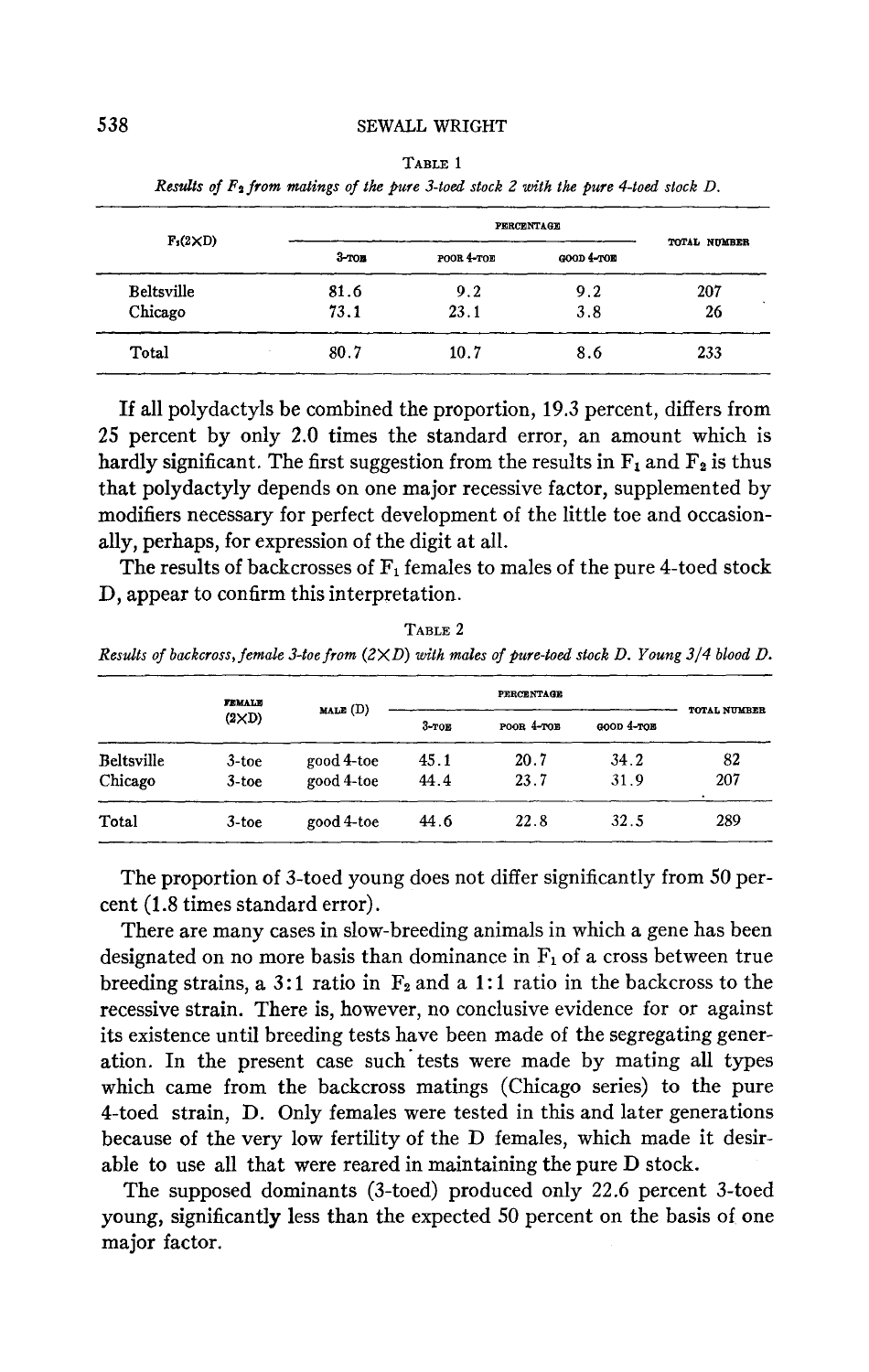| ТАВГЕ Э<br>Results of 3 top crosses of pure 4-toed stock (D) on strain 2. Young 7/8 blood D. |            |         |                   |              |              |
|----------------------------------------------------------------------------------------------|------------|---------|-------------------|--------------|--------------|
| <b>FEMALE</b>                                                                                | MALE (D)   |         | <b>PERCENTAGE</b> |              | TOTAL NUMBER |
| $((2 \times D) \times D)$                                                                    |            | $3-TOB$ | POOR 4-TOE        | $600D$ 4-TOE |              |
| $3$ -toe                                                                                     | Good 4-toe | 22.6    | 32.2              | 45.2         | 186          |
| Poor 4-toe                                                                                   | Good 4-toe | 34.5    | 13.8              | 51.7         | 29           |
| Good 4-toe                                                                                   | Good 4-toe | 10.0    | 24.4              | 65.6         | 90           |

TABLE 3

Even more disconcerting was the result from the supposed recessives (good and poor 4-toed combined) which mated with pure 4-toed produced as many as 16.0 percent 3-toed. There is indeed no significant difference (1.4 standard error) between this 16.0 percent normals from 4-toed mothers and the 22.6 percent from 3-toed mothers. It may be added that matings between perfect polydactyls of the backcross generation produced 2 3-toed, 3 poor 4-toed and 5 good 4-toed young.

Clearly there is no one major factor distinguishing strains D and 2. Perhaps there are two factors of about equal importance. In this case 25 percent of the backcross progeny should be homozygous in both. Most of the good polydactyls of this progeny should be of this type since these made up only a slightly larger percentage (32.5 percent). Yet even these when tested by mating with the pure 4-toed strain produced 10 percent 3-toed young as well as 24 percent with rudimentary little toes. Ten females were tested in this way. Nine of them produced 3-toed or poor 4 toed young and the other had only two young altogether. There is thus no evidence that any of the *good* 4-toed animals of the backcross progeny bred like the animals of the pure 4-toed stock which they resembled phenotypically. There must be more than two equally important factors distinguishing strains 2 and D.

With three factors, 12.5 percent of the backcross progeny and thus nearly half of those with well-developed little toes, should be homozygous for all three. The fact that 9 out of 10 were proved to be genetically different from strain D (the other inadequately tested) practically rules out this hypothesis. It may be concluded that strain D and 2 differ in at least 4 factors of comparable importance.

There is indeed very little evidence of any genetic differentiation in the entire backcross progeny. There is a remarkable approach to completely blending inheritance of a character which approaches alternative expression. On the other hand, the appearance of polydactyls in  $F_2$  after their complete absence in  $F_1$  indicates that there really is segregation and that the number of genes is not indefinitely large.

An attempt to obtain further evidence of segregation was made by testing females of the second backcross progeny by yet another backcross to the pure 4-toed stock.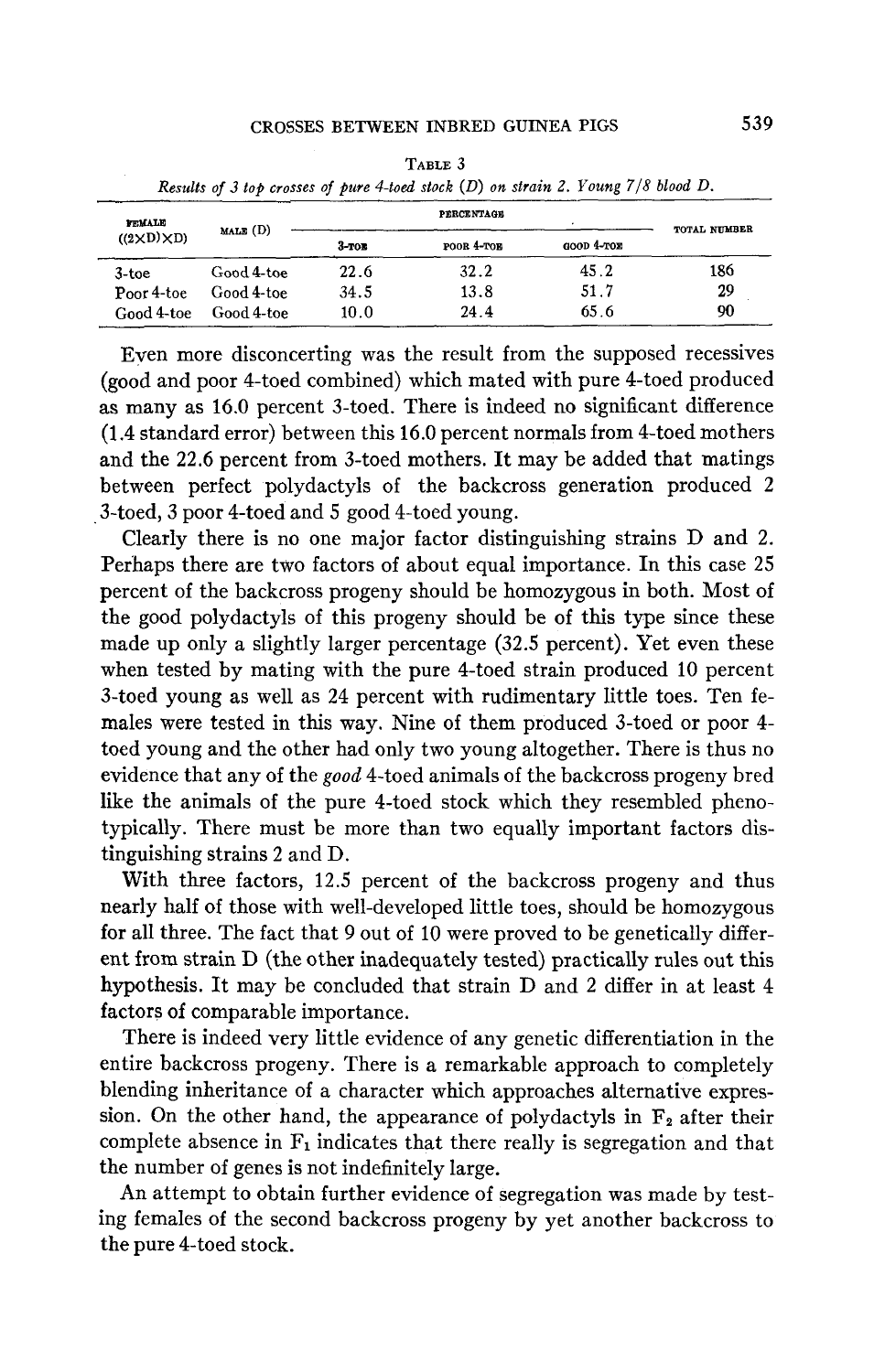| <b>FEMALES</b> $(((2 \times D) \times D) \times D)$ |            | PERCENTAGE |              |            | TOTAL         |
|-----------------------------------------------------|------------|------------|--------------|------------|---------------|
|                                                     | MALE(D)    | $3-TOE$    | $poos$ 4-TOE | GOOD 4-TOE | <b>NUMBER</b> |
| 3-toe from 3-toe                                    | Good 4-toe | 16.7       | 43.3         | 40.0       | 60            |
| Good 4-toe from 3-toe                               | Good 4-toe | 0          | 8.7          | 91.3       | 69            |
| Good 4-toe from good 4-toe                          | Good 4-toe | 0          | 0            | 100.0      | 28            |

**TABLE 4**  *Res& from four top crosses of pure 4-toed stock (D) on strain 2. Young 15/16 blood stock D.* 

There are real enough differences here. Two successive selections of perfect polydactyly are enough to give females which breed like those of the pure 4-toed strain as far as this test goes. But perfect polydactyls selected from the progeny of 3-toed mothers produced 9 percent imperfect polydactyls even though their offspring were 15/16 blood of strain D. Threetoed females from 3-toed mothers produced almost the same results from the mating with strain D as did their mothers. The percentage of perfect polydactyls is actually less (40 percent instead of 45 percent) though not to a significant extent. It appears that a point has been reached at which the swamping effect of repeated backcrossing to the pure 4-toed stock can be neutralized by counter selection.

Another generation of such backcrossing was attempted. Unfortunately, the very low fertility of the females of the D stock had come to be characteristic of these later backcross generations. No young were obtained from the 3-toed females of this generation and only a few from the others.

|                                                                          |            | <b>PERCENTAGE</b> |            |              | TOTAL         |
|--------------------------------------------------------------------------|------------|-------------------|------------|--------------|---------------|
| FEMALES $(((2 \times D) \times D) \times D)$                             | MALES (D)  | $3-TOE$           | POOR 4-TOE | $600D$ 4-TOE | <b>NUMBER</b> |
| Poor 4-toe from 3-toe from 3-toe                                         | Good 4-toe | 0                 | 25.0       | 75.0         | 12            |
| Good 4-toe from 3-toe from 3-toe<br>Good 4-toe from good 4-toe from good | Good 4-toe | 0                 | 0          | 100.0        | 6             |
| $4$ -toe                                                                 | Good 4-toe |                   |            | 100.0        |               |

**TABLE** 5 *Results of5 top crosses of pure 4-toed stock (D) on strain 2. Young 31/32 blood stock D.* 

The young here are **31/32** blood of pure 4-toed stock, yet it has been possible to maintain rudimentary development of the little toe by counter selection. This confirms the results from  $F_2$  and the preceding backcross generation that there is segregation of a not indefinitely large number of factors.

# CROSSES BETWEEN STRAINS **32** AND D

Before attempting further interpretation of the results of this cross, it will be well to present data from crosses between strain D and other inbred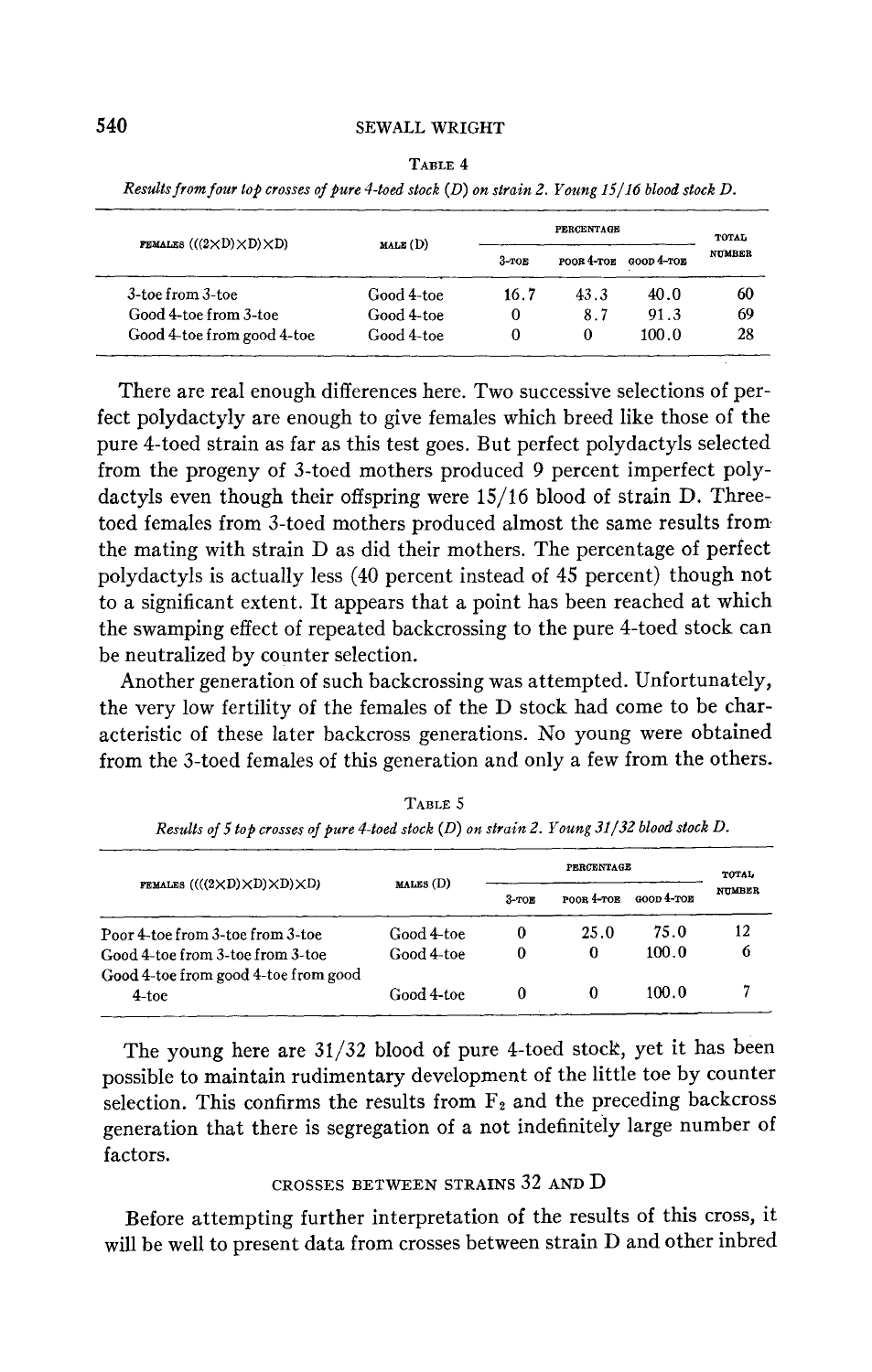strains. Family 32, like 2, was started in 1906 from a single pair and maintained by exclusive brother-sister mating by the U.S. Bureau of Animal Industry. All of the recorded young were 3-toed. Females descended from a single mating in the 11th generation were mated with males of strain D and the young were mated *inter* se or backcrossed to strain D. The results were remarkably similar to those from the experiments with strain 2, with one exception. In  $F_1$ , there was a single imperfect polydactyl (one feeble extra toe on one foot) to 25 3-toed young. The similarity of the results in  $F_2$  and the backcross progeny makes it probable that the  $F_1$  from  $2 \times D$ was also not far below the threshold for polydactyly in spite of the failure of any to appear among 146 young.

**TABLE** *6 Results of cross between 3-toed strain 32 and pure 4-toed strain D, of*  $F_2$  *and of backcross of* F1 *to strain D.* 

|             |                         |                          |         | <b>PERCENTAGE</b><br><b>MALE</b> |              |               |
|-------------|-------------------------|--------------------------|---------|----------------------------------|--------------|---------------|
|             | <b>FEMALE</b>           |                          | $3-TOE$ | POOR 4-TOE                       | $GOOD 4-TOE$ | <b>NUMBER</b> |
| F,          | $3$ -toe (Fam. 32)      | $4$ -toe (D)             | 96.2    | 3.8                              | 0            | 26            |
| ${\rm F_2}$ | $3$ -toe $(32\times D)$ | $3$ -toe* $(32\times D)$ | 80.0    | 6.0                              | 14.0         | 50            |
| BX          | $3$ -toe $(32\times D)$ | $4$ -toe D               | 45.8    | 25.0                             | 29.2         | 24            |

\* The single poor 4-toed  $F_1$ , a male, is included. He produced 2 3-toed and 1 good 4-toed.

#### CROSSES BETWEEN STRAINS 13 AND D

Family 13 also was started in 1906 from a pair and maintained by brother-sister mating in the experiments of the U.S. Bureau of Animal Industry. One polydactyl has been recorded among some 6,000 young. This was otherwise abnormal, being clubfooted, a very uncommon condition in family 13.

The cross breeding experiments were made with animals descended from a single mating in the 9th generation. They may be assumed to be homozygous in most factors.

The results are very different from those obtained by mating the same 4-toed strain with the other two 3-toed strains (2 and 32). About one-third **of F1** were polydactyls. The reciprocal crosses are tabulated separately, but there is no significant difference, giving further evidence that there is equal transmission by males and females. That the appearance of polydactyls in  $F_1$  is not a result of segregation is clearly shown by the results in  $F_2$  and in the backcrosses to the pure 4-toed strain. Thus,  $F_2$  from 3-toed  $\times$ 3-toed actually included fewer 3-toed and more good 4-toed young than did  $F_2$  from matings between 4-toed  $F_1$ 's, although the differences are not significant. In the backcross tests the 3-toed  $F_1$ 's produced somewhat fewer good 4-toed (but more poor 4-toed) than did the 4-toed  $F_1$ 's tested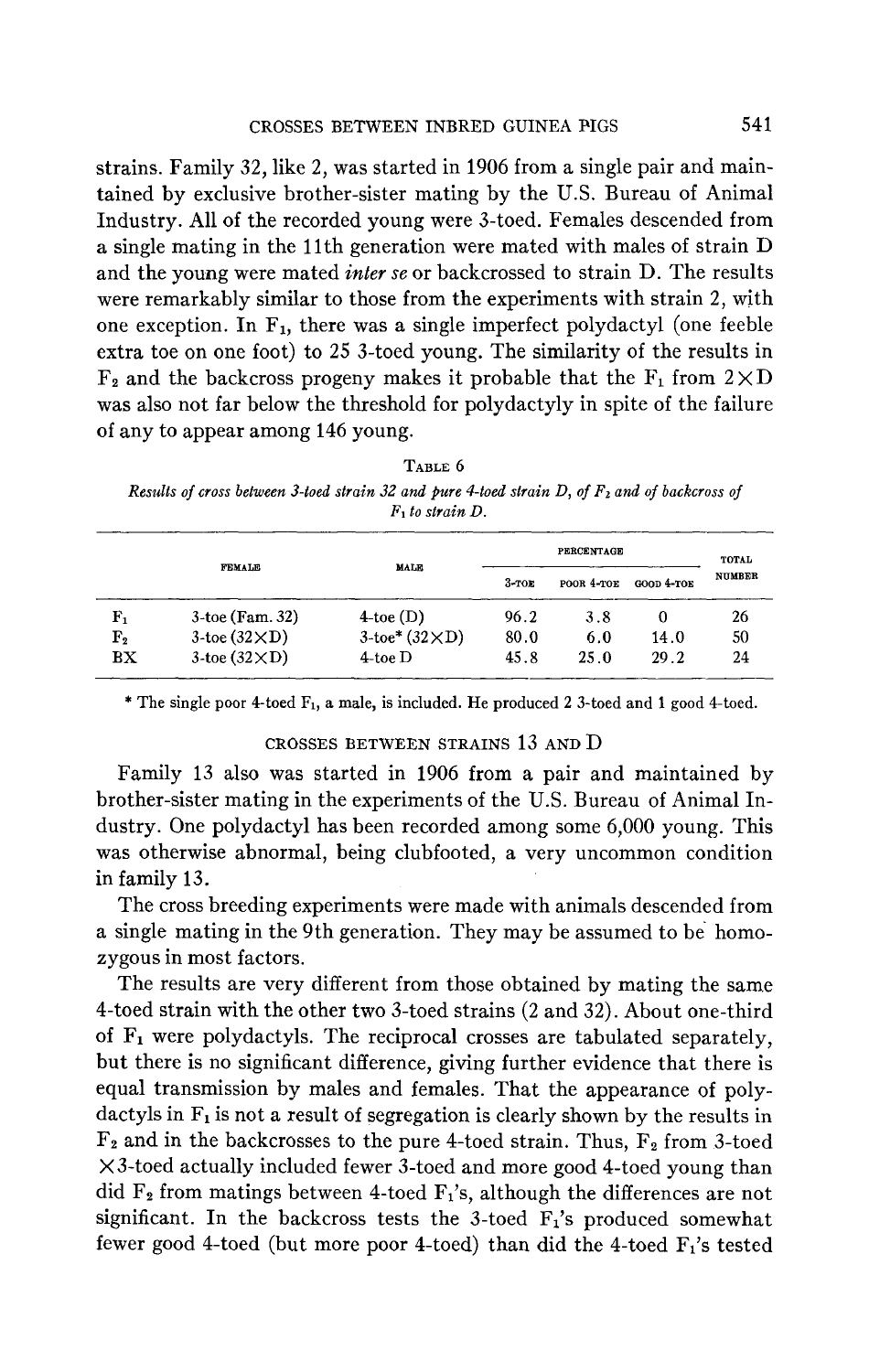|                      |                        |                  |       | PERCENTAGE |            | TOTAL         |
|----------------------|------------------------|------------------|-------|------------|------------|---------------|
|                      | <b>FEMALE</b>          | MALE             | 3-ток | POOR 4-TOE | GOOD 4-TOE | <b>NUMBER</b> |
| $F_{1}$              | $3$ -toe $(13)$        | $4$ -toe (D)     | 63.6  | 36.4       | 0.0        | 44            |
|                      | $4$ toe $(D)$          | $3$ -toe $(13)$  | 73.9  | 26.1       | 0.0        | 23            |
| F <sub>2</sub>       | $3$ -toe $(F_1)$       | $3$ -toe $(F_1)$ | 42.9  | 19.0       | 38.1       | 84            |
|                      | 4-toe $(F_1)$          | 4-toe $(F_1)$    | 53.1  | 18.8       | 28.1       | 32            |
| BX                   | $3$ -toe $(F_1)$       | $4$ -toe $(D)$   | 16.7  | 33.3       | 50.0       | 12            |
|                      | 4-toe $(F_1)$          | $4$ -toe $(D)$   | 13.2  | 25.0       | 61.8       | 68            |
| Total F <sub>1</sub> |                        |                  | 67.2  | 32.8       | 0.0        | 67            |
| Total F <sub>2</sub> |                        |                  | 45.7  | 19.0       | 35.3       | 116           |
|                      | <b>Total Backcross</b> |                  | 13.8  | 26.2       | 60.0       | 80            |

**TABLE 7**  Results of crosses between 3-toed strain 13 and 4-toed strain D, of  $F_2$  and of backcross of  $F_1$  to strain D.

in the same way, but again the differences are not significant. The variability in  $F_1$  must therefore be attributed to non-genetic factors similar to those demonstrated within another inbred strain (35) in the preceding paper of this series.

Turning to the totals for  $\mathbf{F}_1$ ,  $\mathbf{F}_2$  and the backcross generation, it will be seen that the simulation of one-factor Mendelian heredity completely breaks down in this case. Clearly family 13, though equally as normal as families 2 and 32, is closer to the threshold for polydactyly.

# **CROSSES BETWEEN STRAINS** *35* **AND** D

Family 35 also was started from a pair in 1906 and has been maintained by brother-sister mating by the US. Bureau of Animal Industry. It has produced a high percentage of polydactyls in most of its branches. An analysis of its record was the subject of the first paper of this series. It was shown that a large branch descended from a single mating in the 12th generation, broke up into substrains ranging in extreme cases from 9 percent to 69 percent incidence of polydactyly but that the variability due to this cause made up only 18 percent of the total variance. The non-genetic variance (82 percent) was largely due to factors common to litter-mates **(44** percent), leaving 38 percent of the total as due to separate action on individuals. Age of mother was the most important factor common to litter-mates to be demonstrated. All genetic variability appeared to have been lost in the strain maintained in Chicago descended from a single mating in the 22nd generation. In this case the variability was analyzed into **3**  components, that common to whole sibships (27 percent), that common to litter-mates but not sibships (27 percent) and that which was individual in incidence (46 percent).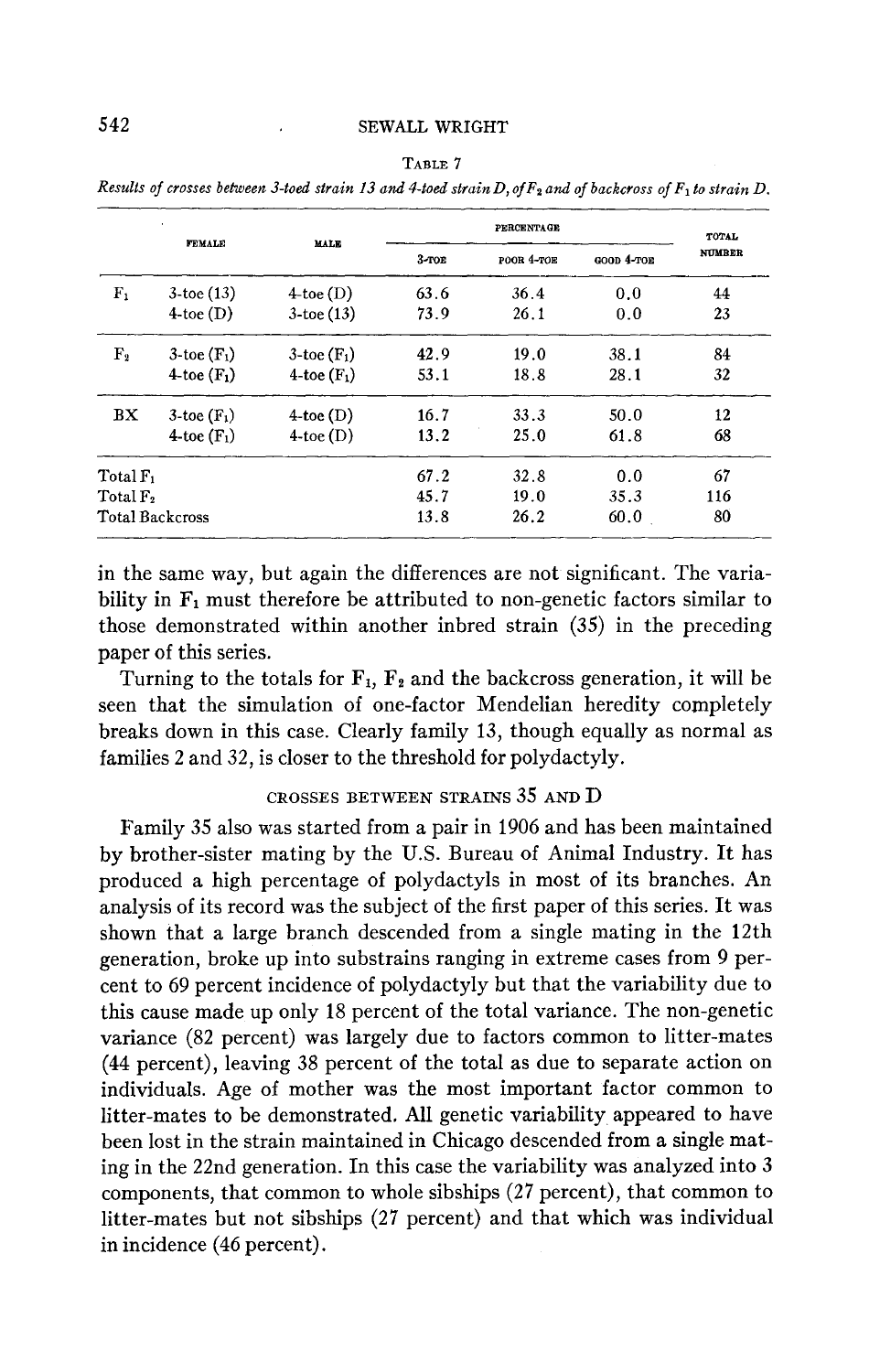This analysis of variance was based on the assumptions that the alternative categories, 4-toed and 3-toed, depend on whether the combination of factors, genetic and non-genetic, is above or below a certain threshold, and that there is a normal distribution on this hypothetical scale of factor combinations.

The records of the family in Beltsville from the 12th generation and in Chicago from the 22nd generation are given below with the results of crosses with the pure 4-toed stock D made at Beltsville. Note that  $F_1$  was backcrossed in this case to family 35 instead of to D.

**TABLE 8**  *Records of family 35 in two periods, of its crosses with the pure 4-toed stock D, of*  $F_2$  *and of back-*

*crosses of FI to family 35.*  **PEROEWTAQE TOTAL NUMBER k0ED POOB 4-ToE WOD 4-TOB** 

|                  |                                       | $3$ -TOED          | POOR 4-TOE          | GOOD 4-TOE            | TOTAL NUMBER   |
|------------------|---------------------------------------|--------------------|---------------------|-----------------------|----------------|
| Family 35        | <b>Beltsville</b><br>Chicago          | 68.9<br>57.9       | 26.2<br>35.9        | 4.9<br>6.2            | 1,976<br>356   |
| ${\bf F_1}$      | $35\times D$<br>$D\times 35$<br>Total | 12.0<br>0.0<br>6.4 | 24.0<br>0.0<br>12.8 | 64.0<br>100.0<br>80.8 | 25<br>22<br>47 |
| ${\bf F_2}$      | $F_1\times F_1$                       | 25.0               | 19.6                | 55.4                  | 56             |
| <b>Backcross</b> | $F_1 \times 35$                       | 31.5               | 30.1                | 38.4                  | 73             |

There is an indication here of some matroclinous tendency in  $F_1$  (exhibited equally by sons and daughters it may be added). Slight genetic differences between the parents from family 35 is most probable as an explanation, however, since as noted above there were demonstrable substrain differences in polydactyl tendency within the Beltsville stock. Various subdivisions of the  $F_2$  and backcross data have been made but as nothing of significance was brought out, they are not given here.

Polydactyly is here more nearly dominant than recessive. There were 94 percent polydactyls in  $F_1$  while  $F_2$  showed a *smaller* percentage (75). This is the reverse of the situation in the crosses considered previously. It is suggested that dominance in the case of polydactyly (as in white spotting in guinea pigs) is a matter **of** character thresholds rather than of anything inherent in the genes themselves. The backcross of  $F_1$  to family 35 gave intermediate percentages as might be expected.

## MEANS **AND** STANDARD DEVIATIONS

In view of the great importance of non-genetic factors demonstrated in family 35, and in  $F_1(13 \times D)$  it is obviously futile to attempt to assign specific genes to different phenotypes. The most instructive course would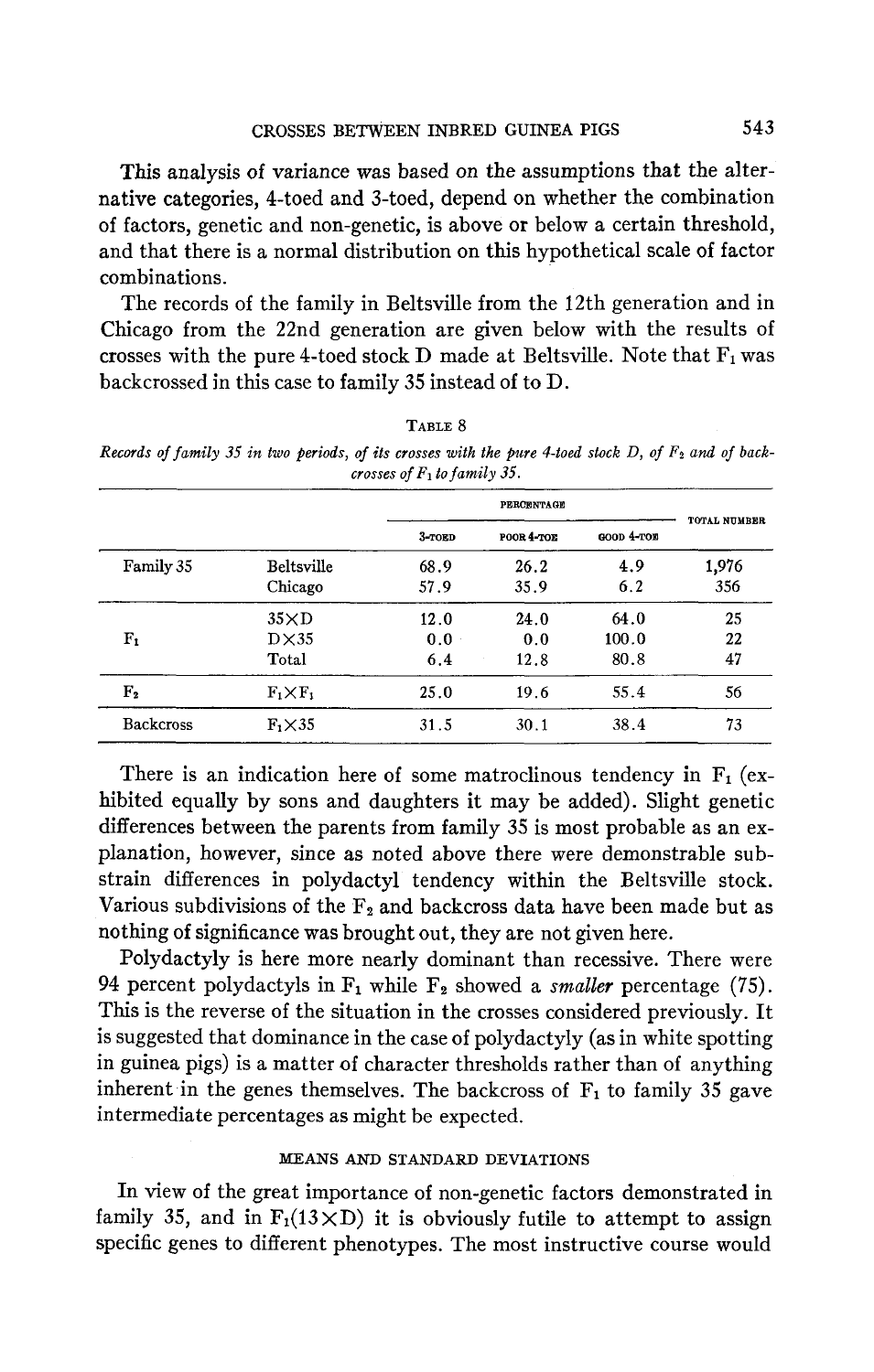seem to be to compare the means and variabilities on the postulated scale of factor combinations. As the unit of measurement, it is convenient to take the distance between the threshold for any polydactyly and that for perfect development of the little toe. Approximately normal distributions are expected if variability is determined by independent factors of which none



FIGURE 1.-Estimated distributions of strains 35 and D, and of F<sub>1</sub>, F<sub>2</sub> and the backcross of **F1** to **35,** relative to a scale on which the distribution curves are normal and the thresholds for any development of the little toe and for perfect development are separated by one unit (below). Estimated distributions of strains 13 and D, and of  $F_1$ ,  $F_2$  and the backcross of  $F_1$  to D on the same scale (above).

are of major importance and whose effects combine additively (no dominance or epistasis). These assumptions will be shown to be at least in harmony with the data (figure 1).

Given a scale with two thresholds at a unit distance apart, a normal distribution is uniquely determined by the three percentages cut off by the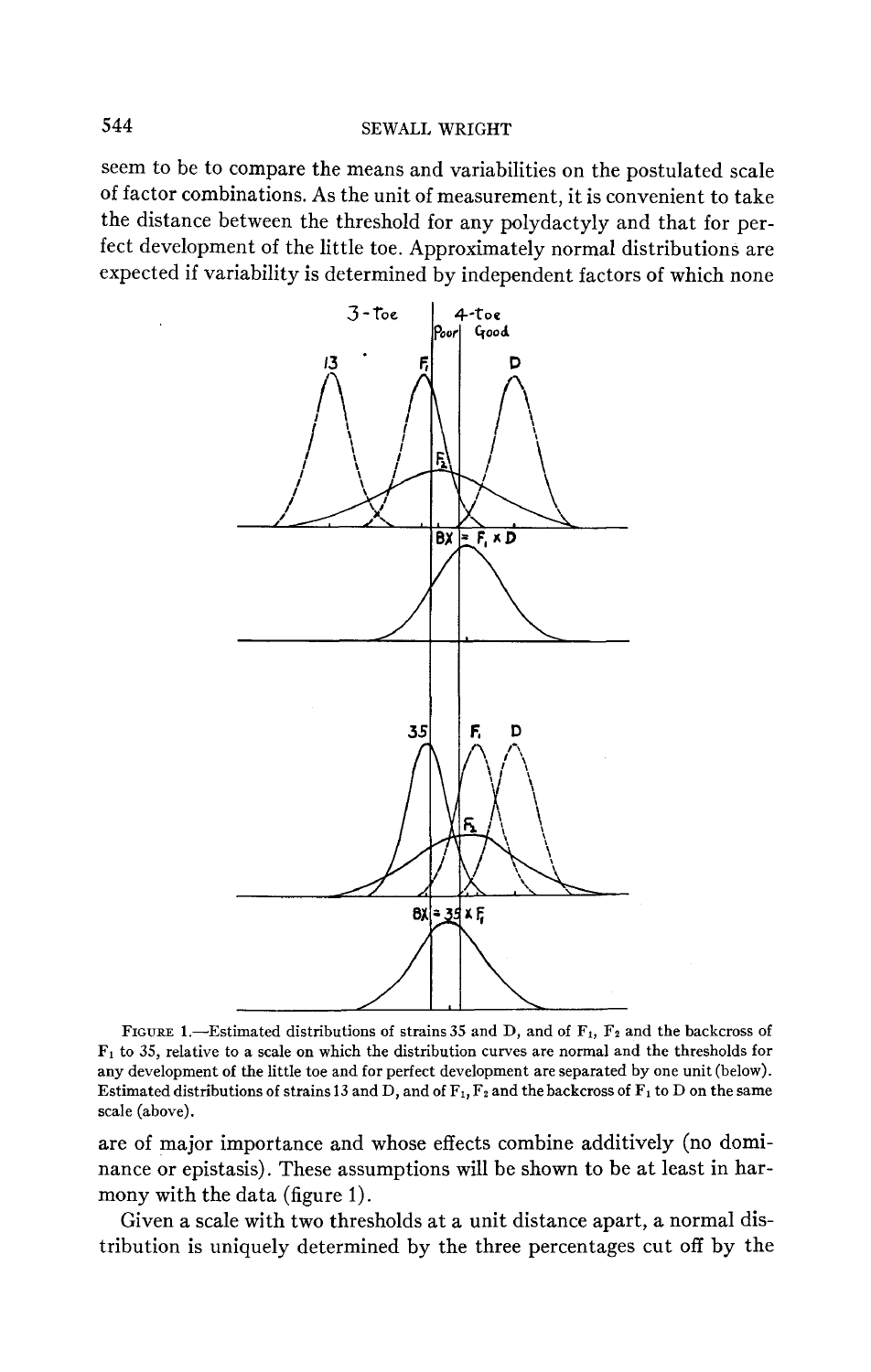thresholds (in a population including all three types). To describe the distribution we find the inverse probability functions of the frequencies between each threshold and the median (that is,  $prf^{-1}$   $(q - .50)$ ) where q is the proportion below the threshold). These locate the thresholds relative to the mean of the population but on a scale on which the standard deviation is the unit of measurement. The reciprocal of the distance between the thresholds on this scale gives the standard deviation on the postulated scale on which the thresholds are separated by a unit distance. The thresholds can now be located by multiplying the previous expressions by the value for the standard deviation.

These calculations are shown below for the Beltsville and Chicago branches of family *35.* 

| branches of family 35.                                   |          |               |
|----------------------------------------------------------|----------|---------------|
| <b>Family 35 Beltsville</b>                              | $S.D.=1$ | $S.D. = .861$ |
| Threshold for good 4-toe, $prf^{-1}$ (.951-.500) =       | 1.655    | 1.424         |
| Threshold for poor 4-toe, $prf^{-1}(.689-.500) =$        | .493     | .424          |
| Distance between thresholds                              | 1.162    | 1.000         |
| Family 35 Chicago                                        | $S.D.=1$ | $S.D. = .747$ |
| Threshold for good 4-toe prf <sup>-1</sup> (.938-.500) = | 1.538    | 1.149         |
| Threshold for poor 4-toe prf <sup>-1</sup> (.579-.500) = | .199     | . 149         |
|                                                          |          |               |
| Distance between thresholds                              | 1.339    | 1.000         |

No such construction is possible, of course, unless all *3* categories are present. The method is not satisfactory if the proportions in one of the extreme classes is small (unless the total number is very large) since a slight change in percentage makes a large difference in the inverse probability function in this region.

Fortunately the extensive data from family *35* make it possible to estimate the standard deviation in an inbred strain. This comes out **361** as indicated above for the Beltsville branch descended from one mating in the 12th generation. **As** already noted, the genetic variance was about 18 percent of the total. The standard deviation due to non-genetic factors can be obtained by multiplying by .90 ( $=\sqrt{1.00-.18}$ ) giving .775. This is close to the estimate of the standard deviation (.747) in the Chicago stock, from one mating in the 22nd generation, in which analysis indicated no residual genetic variability.

The value .SO will be assumed as that characteristic of a genetically homogeneous stock and of the first cross between two such stocks. No high degree of refinement is of course possible.

 $F_1$  from  $35 \times D$  includes all three categories but the numbers are too small for a satisfactory calculation of the standard deviation from them. It is best to adopt .SO as the standard deviation, and locate the mean from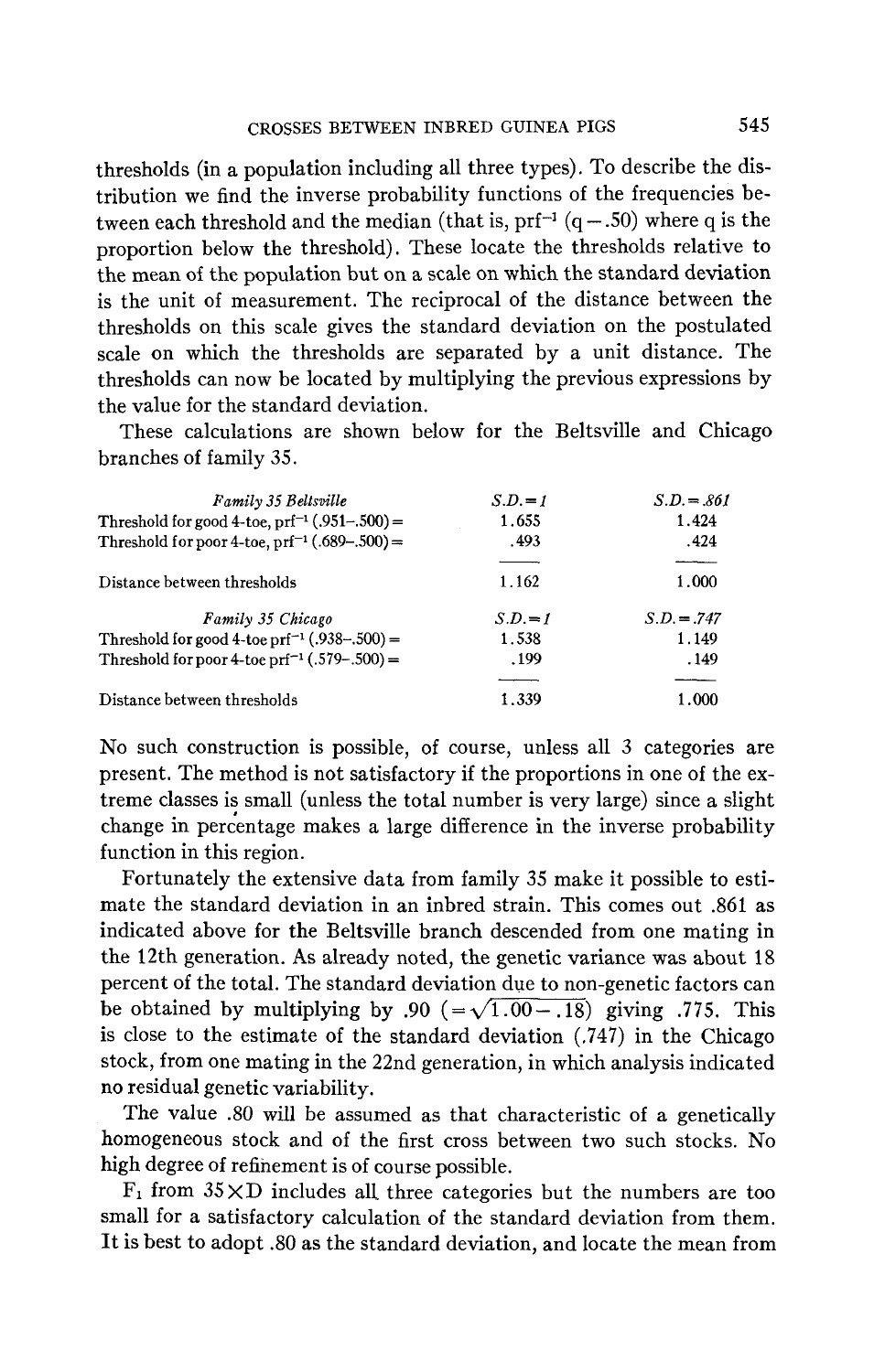this and the proportion of *good* polydactyls. This puts the mean at 1.70 above the threshold for any polydactyly.

Strain D may also be assigned the same standard deviation as an inbred strain. It must be assigned a mean sufficiently above the threshold for perfect polydactyly that only a negligible portion of the frequencies fall below. This means at least 2.5 times the standard deviation or about 2.0 units above this threshold (3.0 units above the threshold for any polydactyly). Since the perfect polydactyly of strain D was reached by selection it is not likely that its mean is much higher. Thus we reach an estimate of  $+1.70$  for the mean of  $F_1$ , intermediate between that of  $-.42$  for family 35 and of  $+3.0$  for strain D, all relative to the threshold for any polydactyly. An estimation from **F2** (which shows fairly high frequencies in all three categories (3-toe, poor 4-toe and good 4-toe) yields a mean of  $+1.25$  (also intermediate) and a standard deviation of 1.86 which is very much larger than in family 35. The backcross data  $(35 \times D) \times 35$  give a mean at  $+.62$  which is intermediate between  $F_1$  and family 35. The standard deviation comes out 1.29, less than that of  $F_2$  but greater than that of family 35, as should be the case if Mendelian factors are responsible for the genetic differences.

### ESTIMATION OP NUMBER OF FACTORS

If  $\alpha$  is the effect of a single gene and there are n such genes (with equal effect and no dominance or epistasis) the difference  $(\Delta)$  between *extreme* plus and minus types is  $2n\alpha$ . The  $F_2$  variance due to each pair of genes is  $\frac{1}{2}\alpha^2$  and hence to n genes is  $\frac{\ln \alpha^2}{\alpha}$ . The observed variance in F<sub>2</sub> is compounded of this genetic variance and the non-genetic variance which may be taken as measured by the variance of  $F_1$  or of the parental strains  $(P)$ . Thus  $(\sigma_{\mathbf{F_s^2}} - \sigma_{\mathbf{P}^2})$  gives the genetic variance of  $\mathbf{F_2}$ . Eliminating  $\alpha$  and solving for n gives  $n = \frac{\Delta^2}{8(\sigma_{F_1}^2 - \sigma_{F_1}^2)}$ . In the backcross progeny the variance due to each pair of genes is  $(1/4)\alpha^2$  so that the genetic variance should be just half as great as in  $F_2$ . A *minimum* estimate of the number of genes (ignoring chance variation) can be obtained from either of these formulae if  $\Delta$  is taken as the difference between the parental strains (that is, these are assumed to be *extreme* plus and minus respectively). Any degree of dominance or of epistasis increases the estimate (WRIGHT in CASTLE 1921, SEREBROVSKY **1928,** BERNSTEIN 1929). 2

Applied to the present; admittedly rather rough, data, the minimum number of factors differentiating strains 35 and D comes out *one* whether based on the variance of  $F_2$  or that of the backcross data, or on  $\Delta$  as the difference between 35 and D or as twice that between 35 and  $F_1$ . There is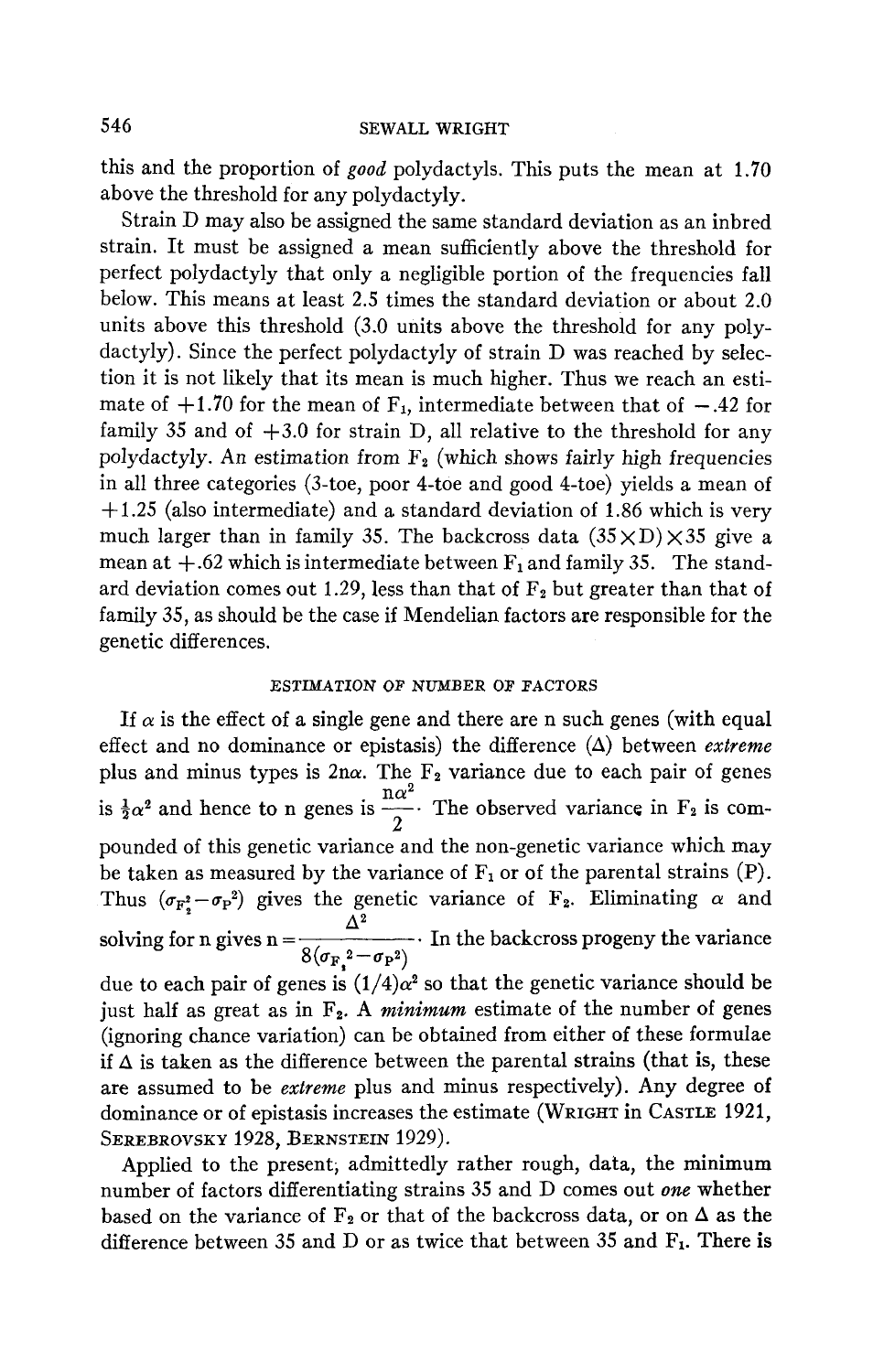therefore enough segregation to make it possible to assume that these strains are differentiated by only one major factor. It is also possible however that 35 has some plus factors not present in D and that the number of major factors is larger.

Figure 1 (lower half) shows a construction of the distribution of 35, D, **F1,** F2 and the backcross on the assumptions made above. The two thresholds divide the distributions of 35,  $F_2$  and the backcross into the observed percentages while  $F_1$  is assigned the same standard deviation as 35 and located so as to give the observed percentage below the threshold for perfect polydactyly. Strain D is also assigned the standard deviation of 35 and located so that no appreciable percentage falls below perfect polydactyly (mean at 2.0 above this threshold). It will be seen that with this construction, the variability of  $F_2$  is shown as transgressing slightly both grandparental ranges. The backcross data are, however, in close accord with segregation of one factor.

Consider next the crosses involving family 13. In  $F_1$  assume that the variability is wholly non-genetic (as indicated by the tests of  $F_1$  3-toed and 4-toed), and that the resulting standard deviation is .80 as deduced for non-genetic variability from family 35. The mean can be located from the proportion of polydactyls and comes out at  $-.56$  relative to the threshold for any polydactyly. The numbers and percentages in the 3 categories in  $F<sub>2</sub>$  are adequate for determination of mean and standard deviation. They yield a mean only a little higher than that reached for  $F_1$ , namely,  $+.22$  but a much larger standard deviation, namely, 2.06.

In the upper part of figure 1, strain D is located as before, while strain 13 is assigned such a mean that  $F_1$  is exactly intermediate between it and D. This locates 13 so far below the threshold that polydactyly is to be expected from it only as a rare anomaly (assuming the same standard deviation as in 35). The distribution for  $F_2$  and the backcross are located strictly by the percentages of 3-toed, poor 4-toed and good 4-toed.

The mean of the backcross progeny  $(+1.30)$  falls about half way between the mean of  $F_1$  (-.56) and that assigned to strain D (+3.00), giving a further check on the latter. The standard deviation of the backcross progeny (1.20) is greater than that of the inbred strain 35 but less than that of  $F_2$ .

In absolute values, the variance of  $(13 \times D)^2$  is greater than of  $(35 \times D)^2$ but the variance of the backcross  $(13 \times D) \times D$  is a little smaller than of  $(35 \times D) \times 35$ . But calculation of the minimum number of factors in the case of 13 and D indicates 2 (using  $F_2$  variance) or 4 (using backcross variance). There are certainly at least two major factors of comparable importance and 3 would be a better estimate.

The data from the crosses involving 32 and 2 are in such close agreement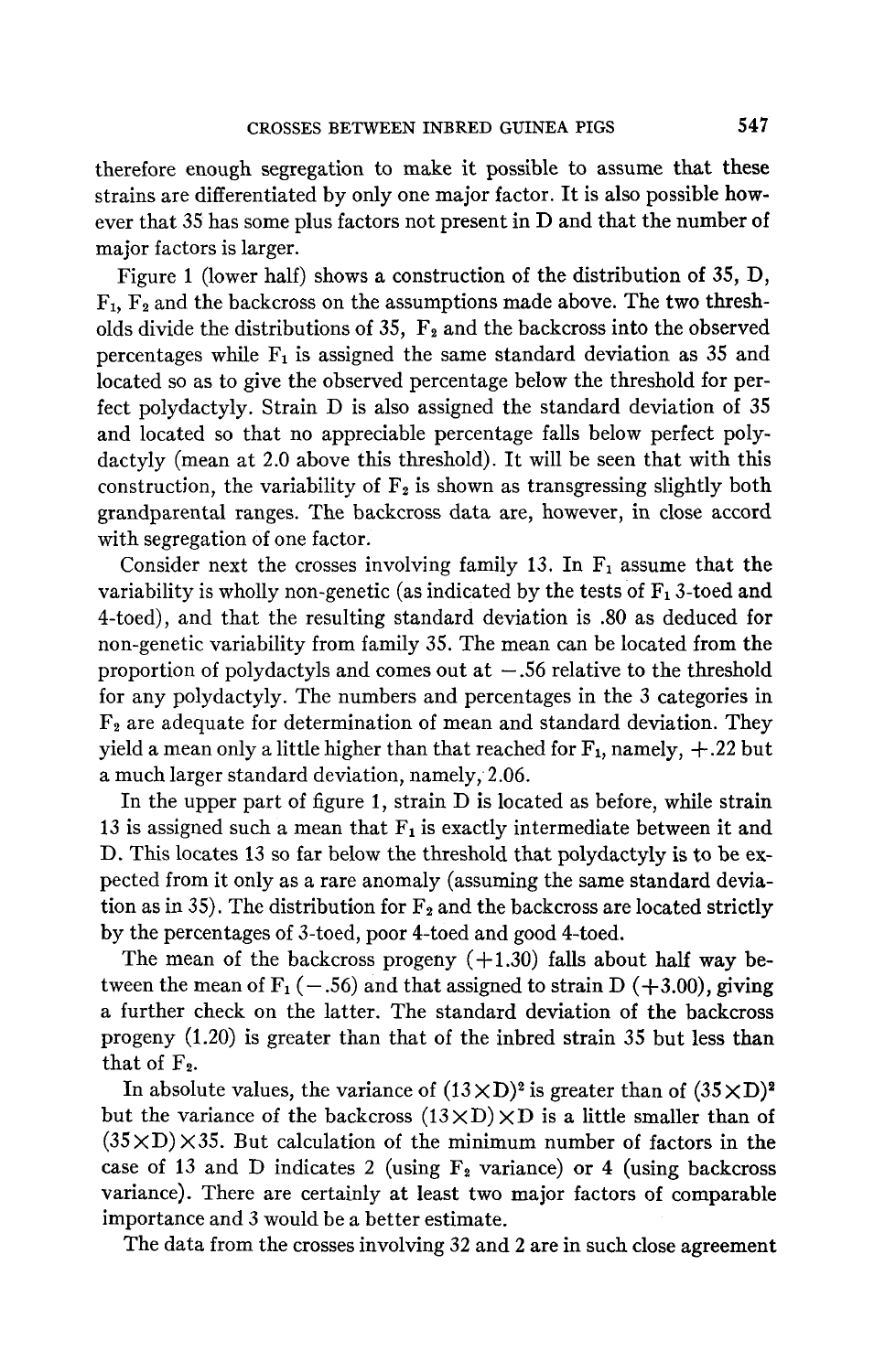that they may be combined for the present purpose.  $F_1$  must be located sufficiently below the threshold for polydactyly that polydactyls are rare (1 in 26 from  $32 \times D$ , none in 146 from  $2 \times D$ ). This indicates a mean in the neighborhood of  $-2.0$ . Calculation from the frequencies of the 3 categories in  $F_2$  gives a closely similar mean  $(-1.74$  from family 2 alone,  $-1.93$  from



FIGURE 2.-Estimated distributions **of** strains 2 and D, and **of** Ft, **Fz,** and repeated backcrosses to strain D on the same scale as used in figure 1.

2 and 32 combined). The standard deviation of **Fz** comes out 2.00 from strain 2 alone, 2.24 from 2 and 32 combined.

The backcross data yield a mean falling between the two thresholds (+.23 from 2 alone or combined with 32). This is about half way between the mean of  $F_1$  (or of  $F_2$ ) and that of D, as expected. The standard deviation of the backcross generation (1.70 from 2 alone, 1.69 from 2 and 32 combined) is between that of an inbred stock and of **Fz.**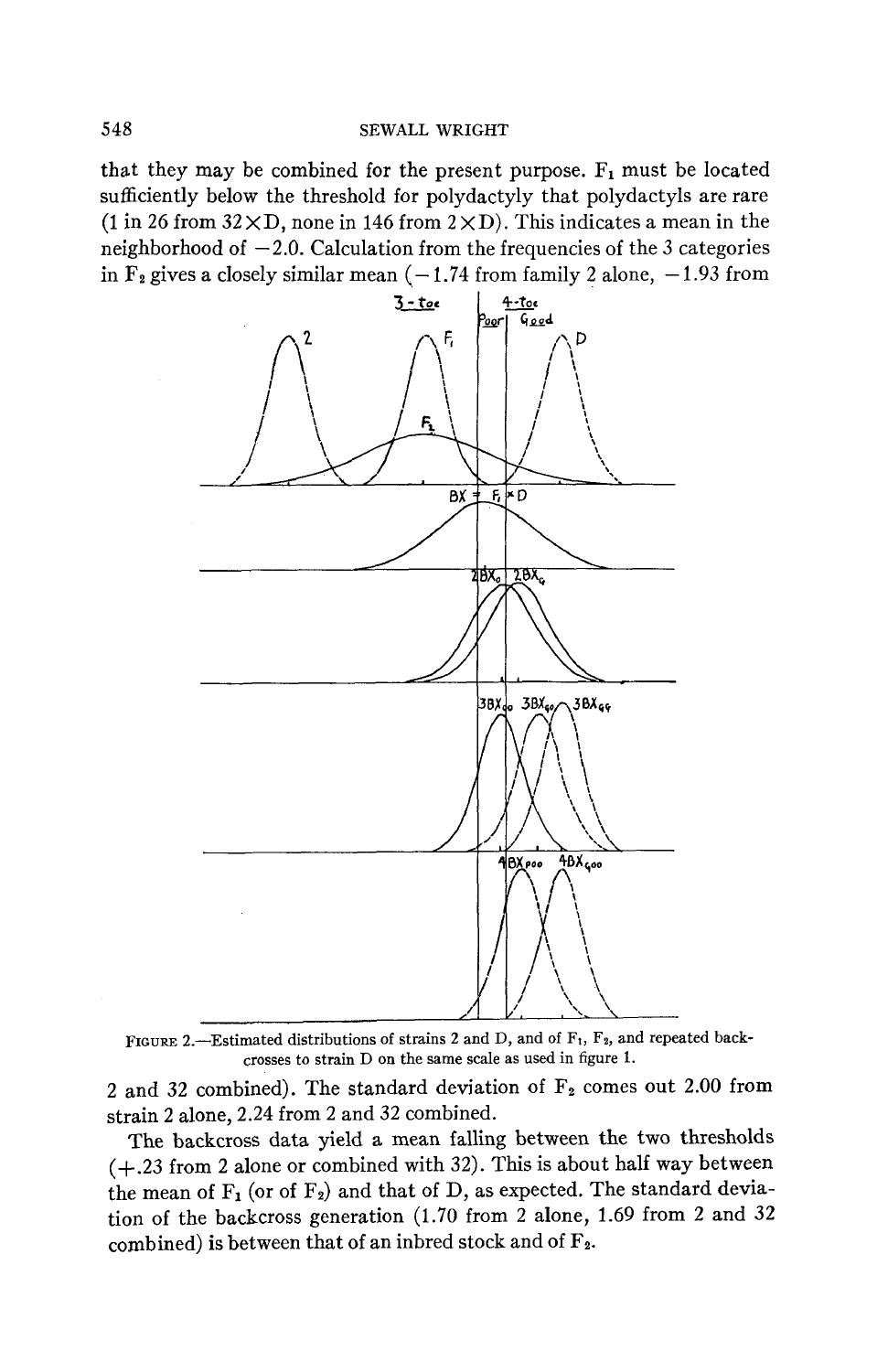The estimate of the minimum number of equal factors from the  $\mathbf{F}_2$  variance yields **4** or 3 depending on whether that of family 2 alone or that of 2 and 32 combined is used. The estimate from the backcross variance yields 3 in either case. It will be recalled that the analysis of the breeding tests of the backcross individuals indicated 3 as the least possible number of major factors and 4 as much more likely.

Figure 2 presents the results for these and later generations graphically. The close similarity of the results from the principal second backcross progenies is brought out. The progeny from 3-toed backcross individuals mated with D  $(2BX_0)$  comes at  $+.86$  and that from the 4-toed backcross individuals, similarly tested  $(2BX_G)$  is at  $+1.46$ . The difference is only one-eighth of that between  $F_1$  and D or one-fourth of that between the backcross group and D. On a one factor basis the difference should be the same as the latter. Again something like 4 equal factors are indicated. The standard deviations of both second backcross groups (1.15, 1.14) show a decrease from that of the first backcross (1.70).

In the 3rd backcross generation, repeated selection of 3-toed animals  $(3BX_{00})$  has made it possible to keep the mean practically unchanged **(+.79)** but the standard deviation has fallen to practically the value of an inbred strain (32). There is some indication here that the most important single gene has an effect amounting to from one-third to one-half of the difference between  $F_1$  and D. This, however, is a maximum estimate.

These results are summarized in table 9.

|                                 | <b>MEAN</b> | <b>S.D.</b> |                                                                                              | <b>MEAN</b> | S.D.   |
|---------------------------------|-------------|-------------|----------------------------------------------------------------------------------------------|-------------|--------|
| Strain D                        | $+3.00$     | (0.80)      | Strain 2                                                                                     | $-7.00$     | (0.80) |
| Strain 35                       | $-0.42$     | 0.86        | $F1$ , $(2 \times D)$                                                                        | $-2.00$     | 0.80   |
| $F_1$ , (35 $\times$ D)         | $+1.70$     | (0.80)      | $F_2$ , $(2 \times D)^2$                                                                     | $-1.74$     | 2.00   |
| $F_2$ , $(35 \times D)^2$       | $+1.25$     | 1.86        | $BX, ((2 \times D) \times D)$                                                                | $+0.23$     | 1.70   |
| BX, $((35 \times D) \times 35)$ | $+0.62$     | 1.29        | $2BX_0$ , $(((2 \times D) \times D)_0 \times D)$                                             | $+0.86$     | 1.15   |
| Strain 13                       | $-4.12$     | (0.80)      | $2BX_G, (((2 \times D) \times D)_G \times D)$                                                | $+1.46$     | 1.14   |
| $F_1$ , (13 (D)                 | $-0.56$     | (0.80)      | $3BX_{90}$ , ((((2 $\times$ D) $\times$ D) <sub>0</sub> $\times$ D) <sub>0</sub> $\times$ D) |             |        |
|                                 |             |             |                                                                                              | $+0.79$     | 0.82   |
| $F_2$ , $(13 \times D)^2$       | $+0.22$     | 2.06        | $3BX_{G_0}((((2 \times D) \times D)_0 \times D)_G \times D)$                                 |             |        |
|                                 |             |             |                                                                                              | $+1.89$     | (0.80) |
| $BX, ((13 \times D) \times D)$  | $+1.30$     | 1.20        | $3BX_{GG}((((2 \times D) \times D)_{G} \times D)_{G} \times D)$                              |             |        |
|                                 |             |             |                                                                                              | $+3.00$     | (0.80) |

**TABLE** 9

*Estimated position of mean relative to threshold* for *polydactyly, and estimated standard deviation*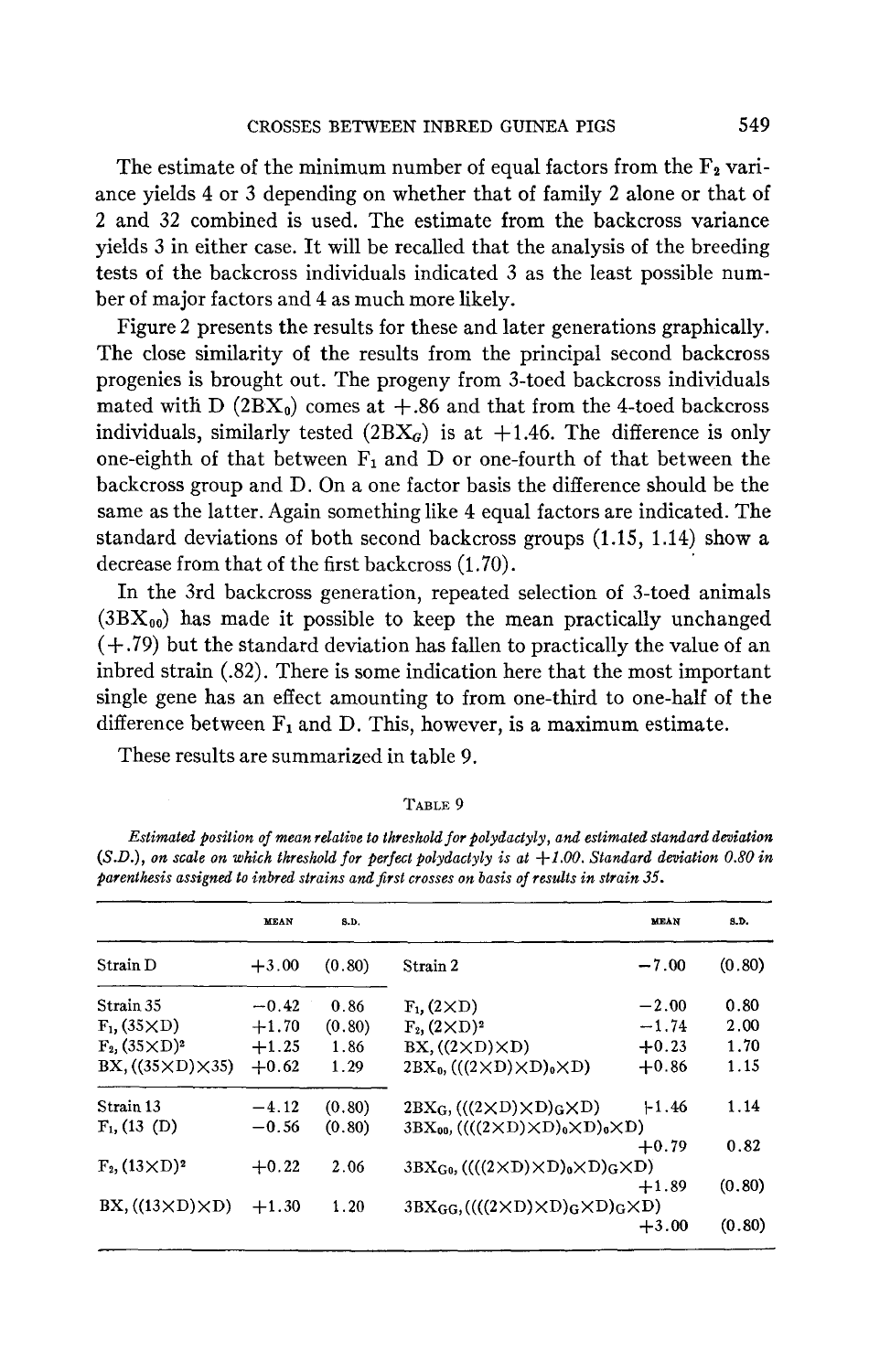## **550 SEWALL WRIGHT**

Extensive crosses have been made between families 2, 13, 32 and 35 (WRIGHT 1922b). These have been carried to  $F_2$  on a large scale and to  $F_3$ in many cases. No 4-toed young have appeared from matings involving only 2, 13 and 32, or in  $F_1$  from matings involving 35. Among 81  $F_2$ 's from  $13\times35$ , there were 2 low grade polydactyls. It is thus probable that all of these strains have some factors in common in which they differ from strain D.

The results of experiments by CASTLE, STOCKARD and PICTET (discussed in the preceding paper of this series), readily fall in line with the above interpretation.

#### **SUMMARY**

The material used consisted of strains of guinea pigs which have been closely inbred since 1906. Three of these strains (2, 13,32) bred true to the normal 3-toed condition of the hind feet. One of them (No. 35) produces about 31 percent 4-toed young. It has been shown previously that in this family the 3-toed and 4-toed animals of the same substrain have the same genetic constitution although different substrains differ genetically to a slight extent in percentage incidence. Strain D breeds true to perfect development of the little toe and hence is regularly 4-toed.

The crosses between 2 and D simulate one factor Mendelian heredity to a remarkable extent in the dominance of 3-toe in  $F_1$ , and apparent segregation in  $F_2$  in a fairly close approach to a 3:1 ratio and in the backcross to strain D in a 1:1 ratio. This interpretation breaks down completely in the tests of the supposed segregants. These tests indicate that there are in reality at least 3 factors of comparable importance and more probably 4 by which strains 2 and D differ. There is a close approach to blending inheritance in a character which approaches alternative expression, because of physiological thresholds.

The crosses between strains 32 and D gave closely similar results to those of 2 and D, indicating genetic similarity of the normal strains 2 and 32.

The crosses between 13 and D, on the other hand, gave very different results. Many polydactyls appeared in  $F_1$ . These were shown not to differ genetically from the normals from the same matings. This result indicates that strain 13, though itself as normal as 2 and 32, is much closer to the threshold for polydactyly. The **Fz** and backcross data show that 13 differs from D by at least 2 and more probably 3 major factors.

The crosses between 35 and D gave results compatible with the assumption of one differential major factor, complicated by minor factors.

Inno case is there **any** indication of dominance apart from that due to transgression **of** physiological thresholds.